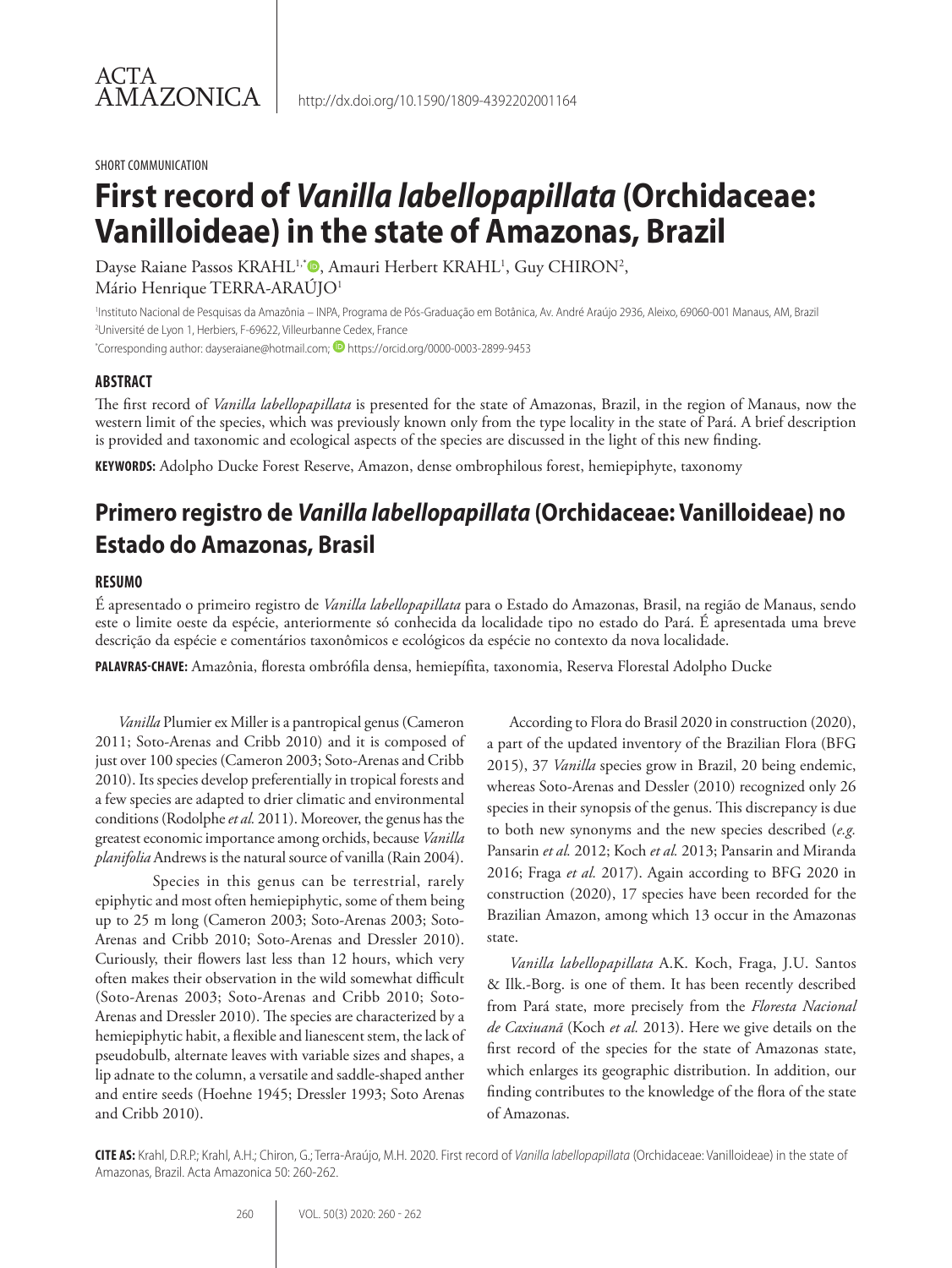

*Vanilla labellopapillata* A.K. Koch, Fraga, J.U. Santos & Ilk.-Borg., Syst. Bot. 38(4): 975. 2013. (Figure 1A-F).

Hemiepiphytic plant, scandent/lianescent, approximately 15 m long. Stem cylindric, glabrous, flexible, dark green, internodes (n = 10)  $11.1 \pm 1.8 \times 0.9 \pm 0.09$  cm. Leaves (n = 11) 19.47 ± 2.75 × 2.21 ± 0.28 cm, linear-lanceolate, with an acute and reflexed apex, pseudo-petiole 0.99 ± 0.09 cm long. Inflorescence  $(n = 6)$  12.2  $\pm$  1.4 cm long, racemose, 8-13-flowered, originating of the leaf axils. Floral bracts (n  $= 6$ )  $1.02 \pm 0.19 \times 0.65 \pm 0.05$  cm, ovate, apically obtuse, smaller towards the raceme apex. Flowers  $(n = 6)$  pale yellow slightly greenish, pedicellate, pedicel and ovary  $5.37 \pm 0.7$ cm long, cylindric, green near the ovary and white near the pedicel. Sepals oblanceolate, apically obtuse, dorsal 5.60 ±  $0.28 \times 1.00 \pm 0.13$  cm, lateral  $5.33 \pm 0.21 \times 1.13 \pm 0.12$  cm; petals  $5.40 \pm 0.27 \times 0.80 \pm 0.14$  cm, linear-lanceolate, apically obtuse, midvein prominent; lip  $3.82 \pm 0.24 \times 2.2 \pm 0.15$  cm, clawed, adnate to the column along the margins of the basal half, tubular, ventral surface with rows of imbricated and denticular scales in the middle and anterior portion, papillae becoming enlarged to form a suborbicular tuft of trichomes that covers almost entirely the surface of the median lobe, distinctly trilobed, with a callosity on the disc; penicillated callus  $0.35 \pm 0.08$  cm long.; lateral lobes  $2.75 \pm 0.12 \times 1.05$ ± 0.14 cm, rounded, lateral margins entire, apical margin fimbriate; midlobe  $0.63 \pm 0.08 \times 0.70 \pm 0.11$  cm, oblong, truncate; column 2.92 ± 0.13 cm long, semi-cylindric, slender, sparsely hairy in the ventral region, attenuated at base, with two small membranaceous wings at apex; anthers versatile, saddle-shaped, stigma trilobed; pollen free, yellow. Fruit not seen.

Material examined: Brazil, Amazonas: Manaus, Reserva Florestal Adolpho Ducke, flowered in cultivation in MUSA orchid greenhouse, 19.II.2019, fl., *D.R.P. Krahl & A.H. Krahl 418* (INPA); Idem, fl., *D.R.P. Krahl & A.H. Krahl 419* (INPA); Idem, fl., *A.H. Krahl & D.R.P. Krahl 1093* (INPA); Idem, fl., *A.H. Krahl & D.R.P. Krahl 1094* (INPA); Manaus, BR 174, Km 901, Ramal Castanheira, Sítio Angelim, Dense ombrophilous forest, fl., 24.II.2019, *A.H. Krahl & J.J. Valsko 1109* (INPA); Idem, fl., *A.H. Krahl & J.J. Valsko 1110* (INPA).

*Vanilla labellopapillata* has been recently described by Koch *et al.* (2013) from the Pará state. In the present study it was found in two places in a dense ombrophilous forest near the city of Manaus, namely the *Reserva Florestal Adolpho Ducke* (RFAD), near the area of the botanical garden of the *Museu da Amazônia* (MUSA) (Museum of Amazonia) and *Sítio Angelim*, located on the Ramal Castanheira road, Km 901 of the BR 174 highway, that connects Manaus (Amazonas state) to Boa Vista (Roraima state).

According to Koch *et al.* (2013), *V. labellopapillata* is a close relative of *V. insignis* Ames. In *V. insignis*, the bracts and the flower parts are larger, the leaf is oblong-elliptic with



**Figure 1.** *Vanilla labellopapillata*. A − Habit; B − Inflorescence; C − Flower; D − Lip; E – Callosity of the lip; F – Column in ventral view. This figure is in color in the electronic version.

an abruptly acuminated apex (*vs.* linear-lanceolate with an reflexed apex) and the penicillate callus is composed of ca. 13 rows of imbricated and congested scales (*vs.* 3 rows of imbricated and denticular scales) (see more details in Koch *et al.* 2013). *Vanilla insignis* was recorded from the Caribbean basin in Central America, in Honduras, Belize, Guatemala and Mexico, at an altitude of ca. 900 m. (Soto-Arenas and Cribb (2010), whereas *V. labellopapillata* is only found in the Brazilian Amazon, growing in floodplain forest (*várzea*) (Koch *et al.* 2013) and *terra firme* forest (our own observations) at an altitude of about 100 m. This last type of vegetation is therefore a novelty for *V. labellopapillata*, since it had been registered only for *várzea* forest.

*Vanilla labellopapillata* can also be confused with *V. odorata*  C.Presl [=*V. uncinata* Huber ex Hoehne according to Garay (1978), Hamer (1984), Dodson and Dodson (1980), Soto-Arenas and Cribb (2010) and Koch *et al.* (2013)]. However it differs from *V. labellopapillata* in the longer internodes (approximately over 10 cm long *vs.* less than 10 cm), shorter floral bracts (less than 6 mm *vs.* more than 8 mm) and a distinctly trilobed lip without branched and thickened veins and with fimbriate margins (*vs.* obscurely trilobed lip with branched and slightly thickened veins in the distal third and long-lacerate/fimbriate to laciniate margins).